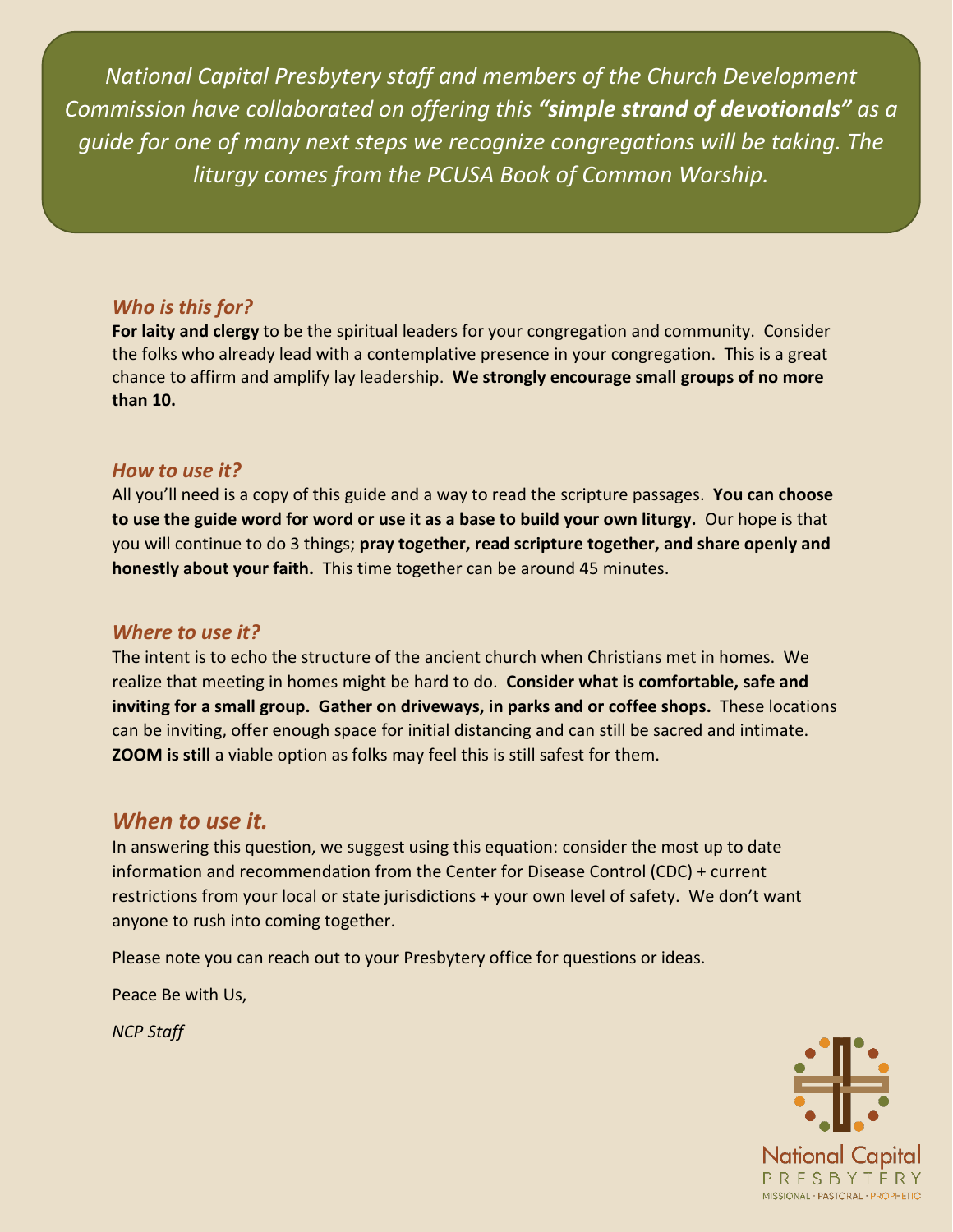## **Opening sentences**

| O Lord, open my lips,                                                                             | Ps. 51:15        |
|---------------------------------------------------------------------------------------------------|------------------|
| And my mouth shall proclaim your praise.                                                          |                  |
| The Lord's unfailing love and mercy never cease,<br>Fresh as the morning and sure as the sunrise. | Lam. $3:22 - 23$ |
|                                                                                                   |                  |

Showing up….

What emotion are you bringing with you today?

# **Thanksgiving for baptism**

*With a bowl of water, the leader prays:*

The Lord be with you. **And also, with you.**

Let us give thanks to the Lord our God. **It is right to give our thanks and praise.**

God of all glory, we give you thanks that through the gift of our baptism we have been crucified with Christ and united with Him in resurrection. By the power of your Holy Spirit, let our lives proclaim the good news That we are dead to sin and alive to you; through Jesus Christ our savior. Amen.

## **Psalm 77:1-2,11-20**

## **Luke 9:51-62**

Digging in…

What word or phrase resonated with you from either reading? Why?

## **Thanksgiving and intercession**

Satisfy us with your love in the morning, *Ps. 90:14* **And we will live this day in joy and praise.**

Mighty God of mercy, We thank you for the resurrection dawn bringing the glory of our risen Lord who makes every day new.

Especially we thank you for The mission and ministry of the church . . . Every service that proclaims your love . . . The people and relationships that sustain us . . . Our calling to daily discipleship . . . Signs of new life and hope . . .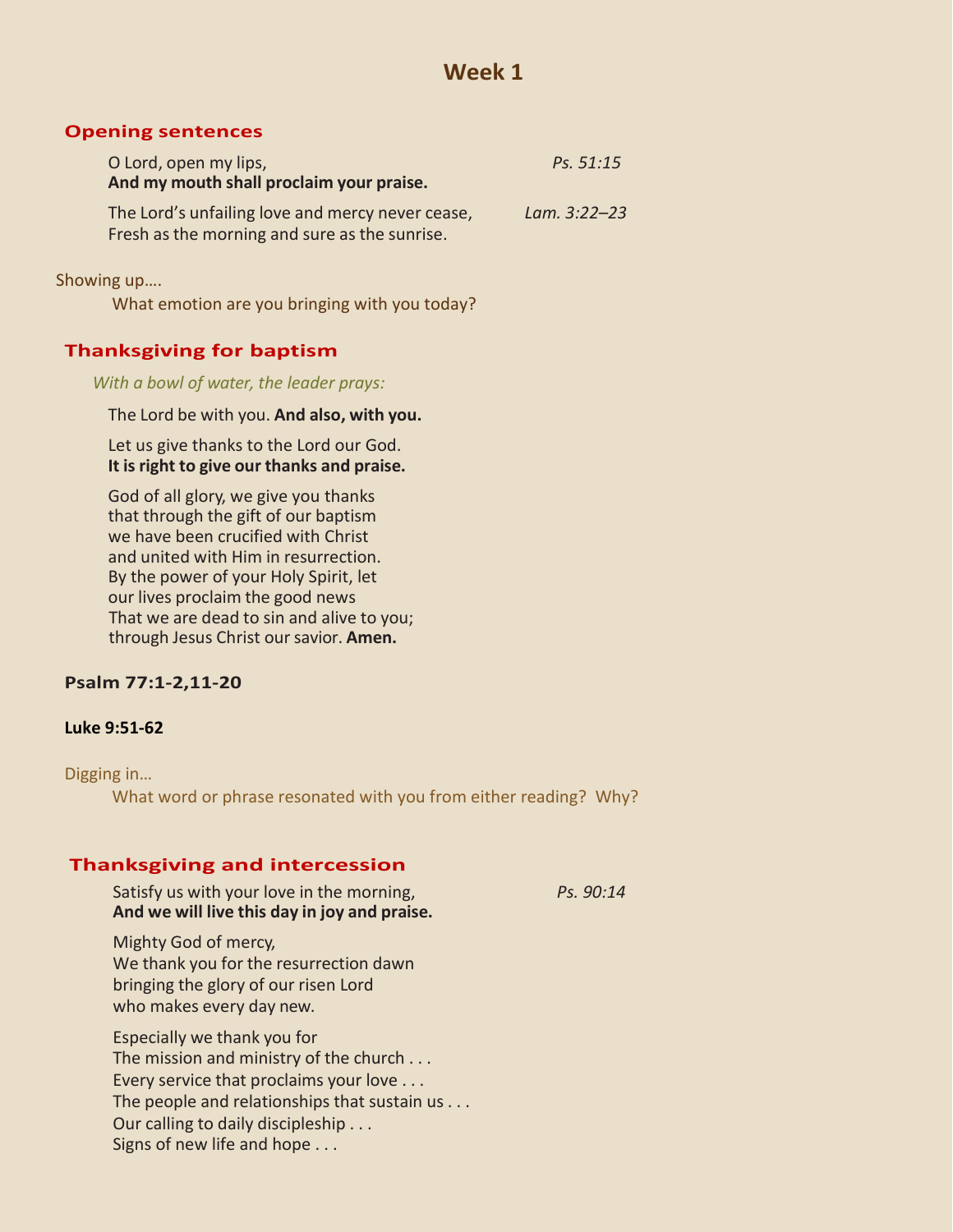*Individual prayers of thanksgiving may be invited, asking: "people of God, for what else do we give thanks?"*

Merciful God of might, renew this weary world, Heal the hurts of all your children, and bring about your peace for all in Christ Jesus, the living Lord.

Especially we pray for The church of Jesus Christ in every land . . . The stewardship and healing of creation . . . Friends and family members . . . Neighbors in special need . . . All who serve your mission in the world . . .

*Individual prayers of intercession may be invited, asking: "people of God, for what else do we pray?"*

*There may be silent prayer.*

Eternal God, our beginning and our end, be our starting point and our haven, And accompany us in this day's journey. Use our hands To do the work of Your creation, and use our lives To bring others the new life You give this world in Jesus Christ, Redeemer of all. **Amen.**

*The Lord's prayer may be sung or said*

Going out…

What are you taking away with you today?

## **Dismissal**

The grace of God be with us all, *1 Tim. 6:21* Now and always. **Amen.**

Bless the Lord. **The Lord's name be praised.**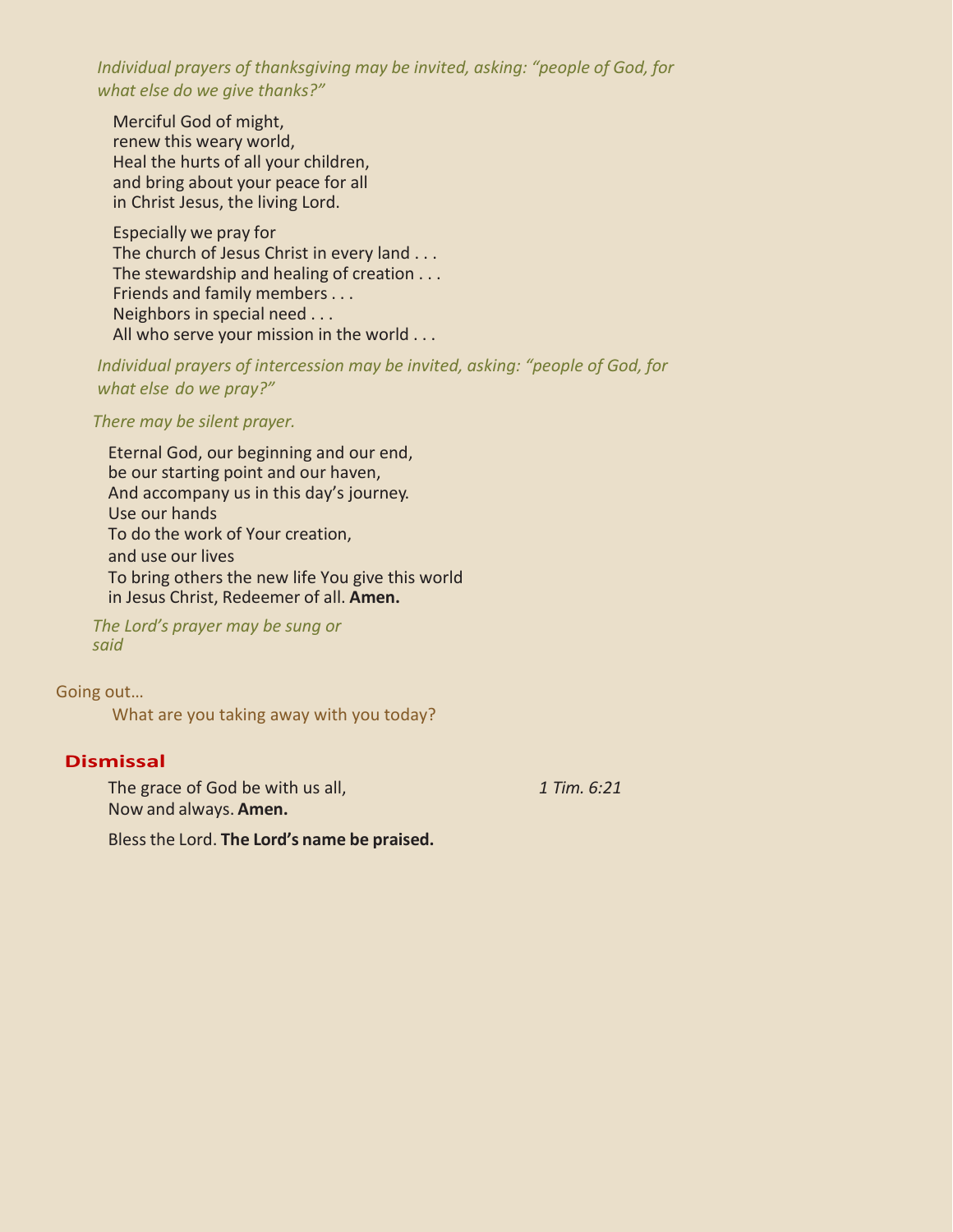### **Opening sentences**

| O Lord, open my lips,                                                                                                                                         | Ps. 51:15    |
|---------------------------------------------------------------------------------------------------------------------------------------------------------------|--------------|
| And my mouth shall proclaim Your praise.                                                                                                                      |              |
| You created the day and the night, o God;<br>You set the sun and the moon in their places;<br>You set the limits of the earth;<br>You made summer and winter. | Ps. 74:16-17 |

Showing up….

What emotion are you bringing with you today?

# **Thanksgiving for baptism**

*With a bowl of water, the leader prays:*

The Lord be with you. **And also, with you.**

Let us give thanks to the Lord our God. **It is right to give our thanks and praise.**

Merciful God, we give You thanks that through the gift of our baptism You offer the forgiveness of sin And wash us clean from all evil. By the power of Your Holy Spirit, Renew our lives and make us worthy To enter into Your eternal sanctuary; Through Jesus Christ our Savior. **Amen.**

**Psalm 30** Luke 10:1-11, 16-20

Digging in…

What word or phrase resonated with you from either reading? Why?

## **Thanksgiving and intercession**

Satisfy us with Your love in the morning, *Ps. 90:14* **And we will live this day in joy and praise.**

We praise You, God our Creator, for Your handiwork in shaping and sustaining Your wondrous creation.

Especially we thank You for The ministry of all the baptized . . . Those who provide for public safety and well-being . . . Those with whom we work or share common concerns . . .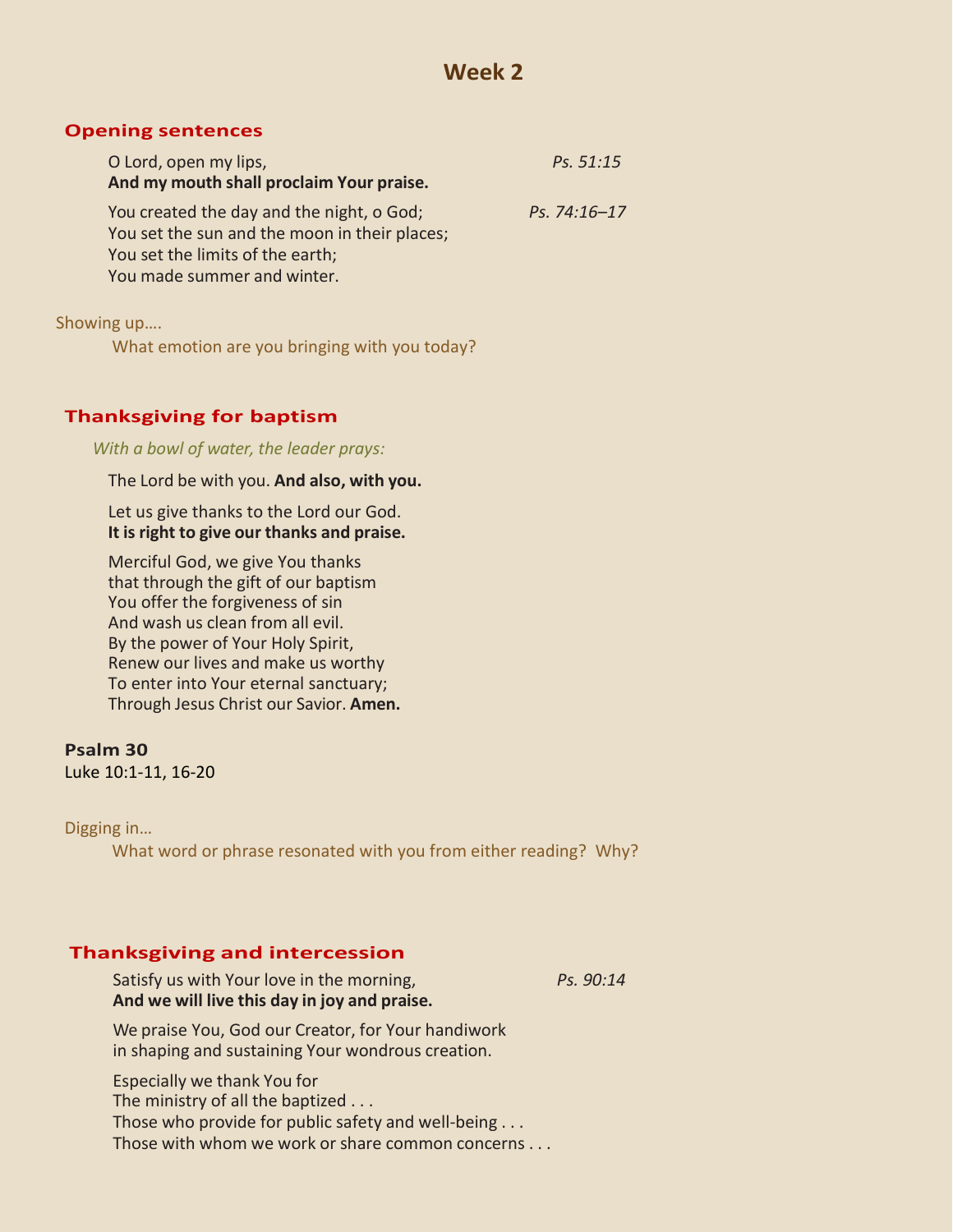Opportunities to share good news with others . . . The treasure stored in every human life. . .

*Individual prayers of thanksgiving may be invited, asking: "people of God, for what else do we give thanks?"*

We dare to pray for others, God our Savior, Claiming Your love in Jesus Christ for the whole world, Committing ourselves to care for others in Jesus' name.

Especially we pray for The church in Asia and the Middle East . . . Those who seek to save the earth from destruction . . . Those who work for the benefit of others . . . Those who cannot work today . . . All who proclaim Your saving love. . .

*Individual prayers of intercession may be invited, asking: "people of God, for what else do we pray?"*

*There may be silent prayer.*

As You cause the sun to rise, o God, Bring the light of Christ to dawn in our souls And dispel the shadows of hatred and fear. Give us grace to reflect Christ's glory; And let Christ's love show in our deeds, Christ's peace shine in our words, And Christ's healing in our touch, That all may give Christ praise, now and forever. **Amen.**

*The Lord's prayer may be sung or said.*

Going out…

What are you taking away with you today?

## **Dismissal**

May the God of hope fill us with all joy and peace *Rom. 15:13* Through the power of the Holy Spirit. **Amen.**

Bless the Lord. **The Lord's name be praised.**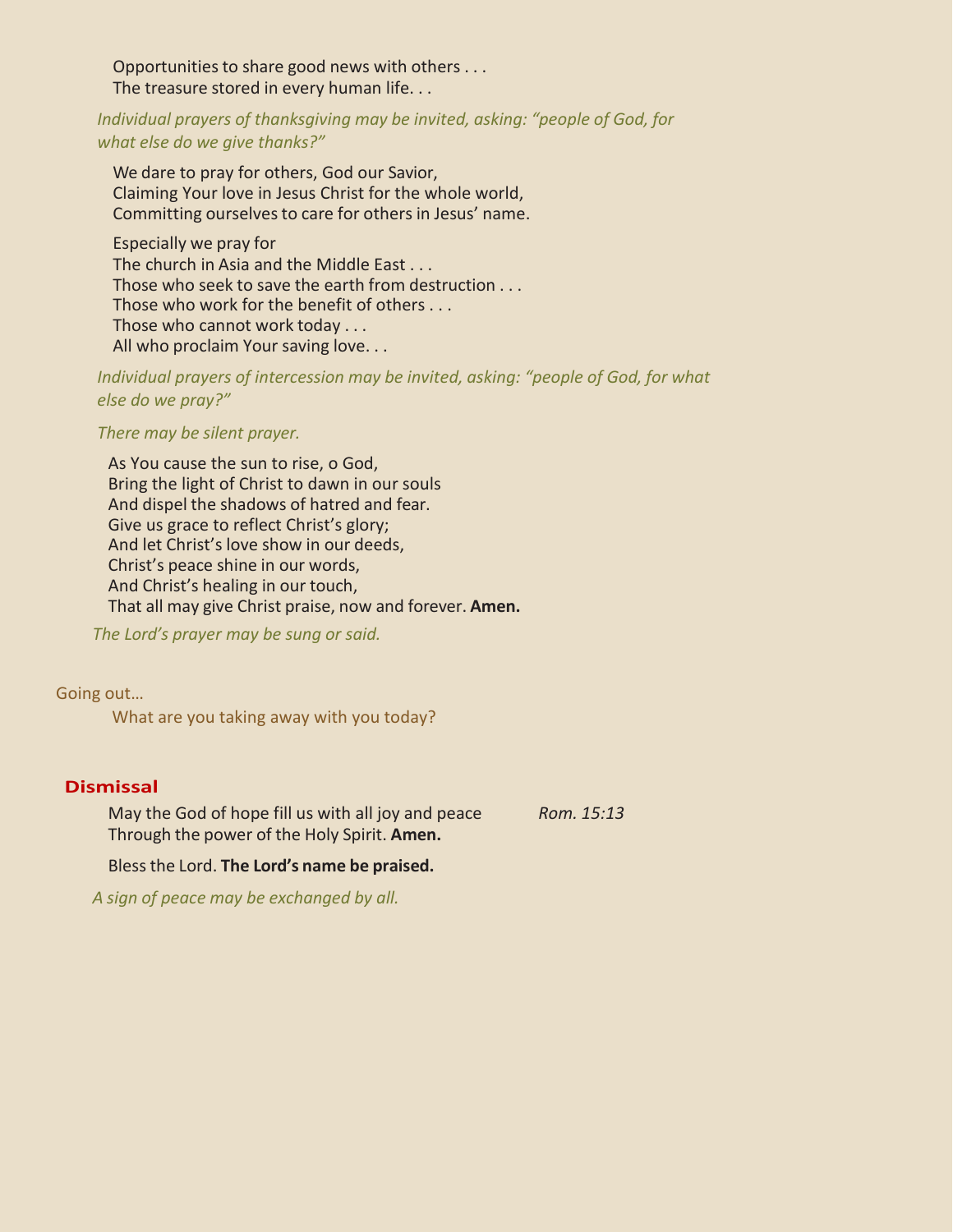## **Opening sentences**

*All may stand as these or other opening sentences are said:*

| O Lord, open my lips,<br>And my mouth shall proclaim Your praise.                                                     | Ps. 51:15   |
|-----------------------------------------------------------------------------------------------------------------------|-------------|
| We pray to You, O Lord;<br>You hear us in the morning;<br>At sunrise we offer our prayer<br>And wait for Your answer. | Ps. $5:2-3$ |

Showing up….

What emotion are you bringing with you today?

# **Thanksgiving for baptism**

*At the baptismal font or bowl of water, the leader prays:*

### The Lord be with you. **And also, with you.**

Let us give thanks to the Lord our God. **It is right to give our thanks and praise.**

O Lord our God, we give You thanks That through the gift of our baptism You have poured out Your grace upon us And claimed us as Your beloved people. By the power of Your Holy Spirit, Help us to love and serve You always And to love and serve one another; Through Jesus Christ our Savior. **Amen.**

## **Psalm 82 Luke 10:25-37**

Digging in…

What word or phrase resonated with you from either reading? Why?

## **Thanksgiving and intercession**

| Satisfy us with Your love in the morning,<br>And we will live this day in joy and praise.                                                           | Ps. 90:14 |
|-----------------------------------------------------------------------------------------------------------------------------------------------------|-----------|
| Eternal God,<br>We rejoice this morning in the gift of life,<br>Which we have received by Your grace,<br>And the new life You give in Jesus Christ. |           |
| Especially we thank You for                                                                                                                         |           |

Ministries of compassion, witness, and service . . .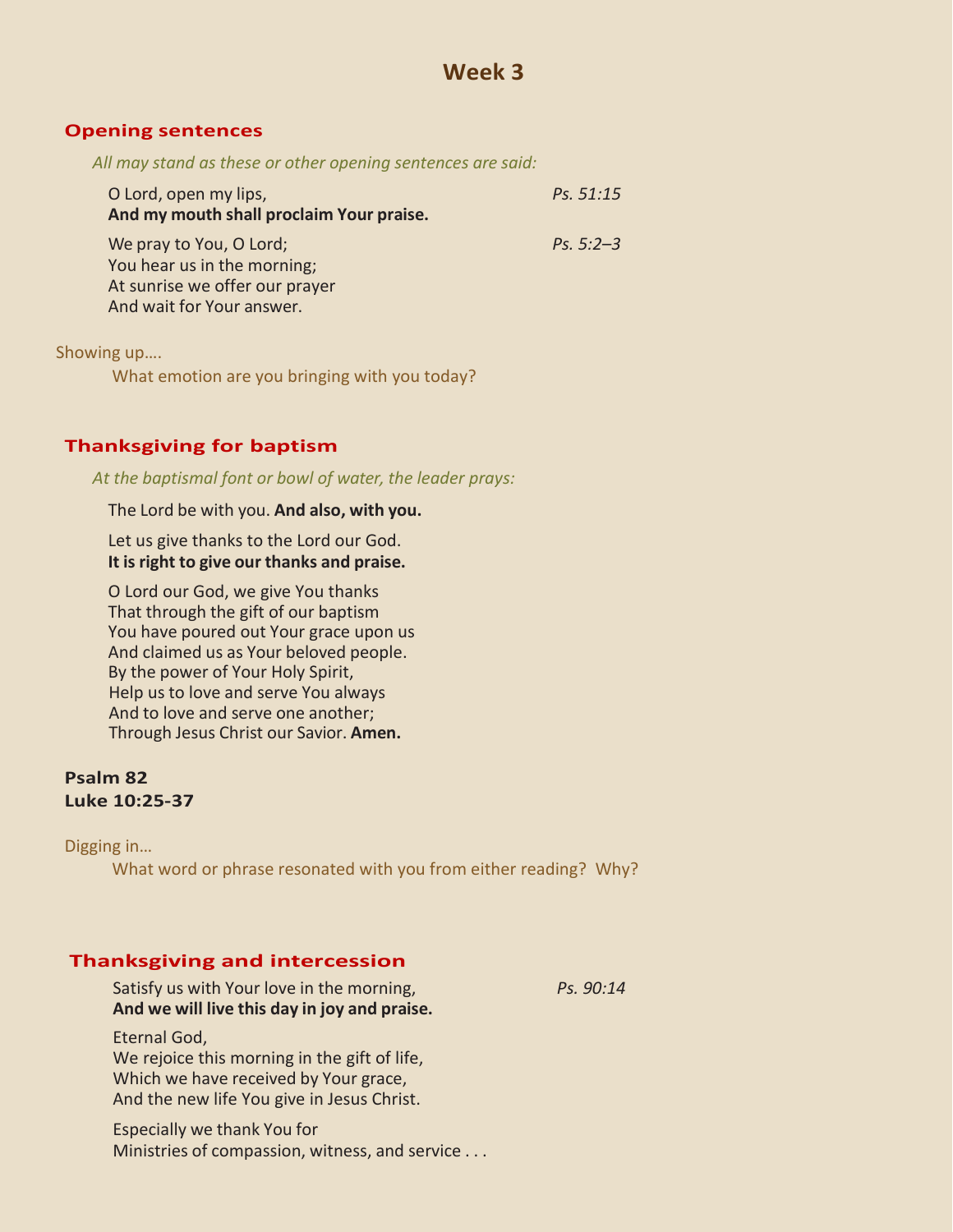Those who make and grow the things we need . . . The communities in which we live . . . Strength and abilities to serve You today . . . Indications of Your love at work in the world . . .

*Individual prayers of thanksgiving may be invited, asking: "people of God, for what else do we give thanks?"*

God of grace, We offer our prayers for the needs of others And commit ourselves to serve them Even as you have served us in Jesus Christ.

Especially we pray for The church in Africa . . . The conservation of the soil, water, and air . . . Those closest to us in this community . . . Friends and relatives who are far away . . . All who care for others in body, mind, and spirit . . .

*Individual prayers of intercession may be invited, asking: "people of God, for what else do we pray?"*

*There may be silent prayer.*

God of our salvation, As the light of morning dawns Heaven and earth sing your praise. Cause us to live and grow in faith So that we may bear good fruit For the glory of Your Holy realm; Through Jesus Christ our Lord. **Amen.**

*The Lord's prayer may be sung or said.*

Going out…

What are you taking away with you today?

## **Dismissal**

May we continue to grow in the grace and knowledge *2 Pet. 3:18* Of Jesus Christ, our Lord and Savior. **Amen.**

Bless the Lord. **The Lord's name be praised.**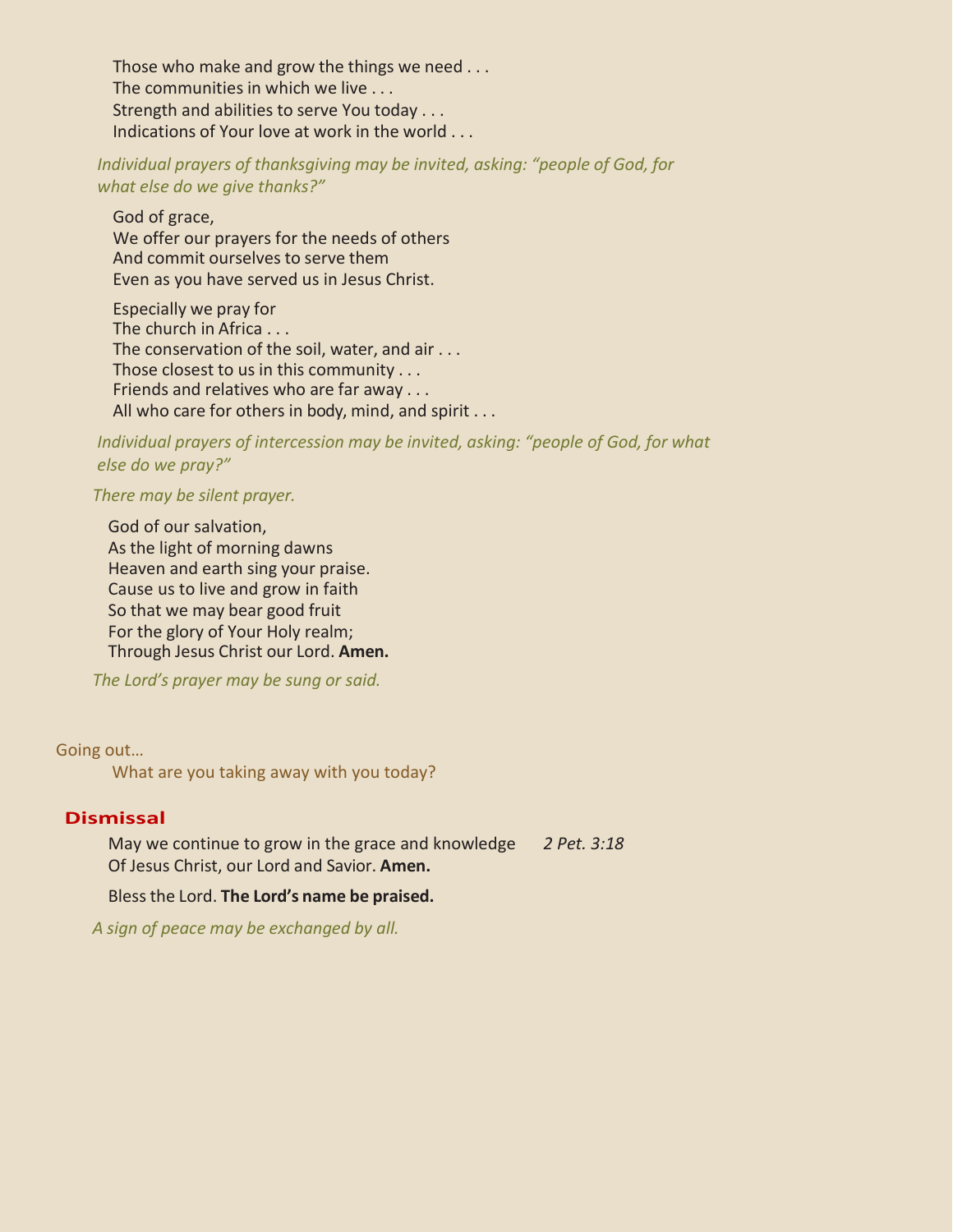## **Opening sentences**

| O Lord, open my lips,                                           | Ps. 51:15 |
|-----------------------------------------------------------------|-----------|
| And my mouth shall proclaim Your praise.                        |           |
| O depth of wealth, wisdom, and knowledge of God! Rom. 11:33, 36 |           |
| How unsearchable are God's judgments,                           |           |
| How untraceable are God's ways!                                 |           |
| The source, guide, and goal of all that is,                     |           |
| To God be glory forever!                                        |           |

Showing up….

What emotion are you bringing with you today?

## **Thanksgiving for baptism**

*With a bowl of water, the leader prays:*

The Lord be with you. **And also, with you.**

Let us give thanks to the Lord our God. **It is right to give our thanks and praise.**

Gracious God, we give You thanks That through the gift of our baptism You have embraced us as Your own and made us one in Christ's body. By the power of Your Holy Spirit, Continue to nourish and strengthen us In the ways of faith, hope, and love; Through Jesus Christ our Savior. **Amen.**

## **Psalm 52 Luke 10:38-42**

Digging in…

What word or phrase resonated with you from either reading? Why?

## **Thanksgiving and intercession**

Satisfy us with Your love in the morning, *Ps. 90:14* **And we will live this day in joy and praise.** God of all mercies, we praise You

That You have brought us to this new day, Brightening our lives with the dawn Of promise and hope in Jesus Christ.

Especially we thank You for Ministries of discernment and governance . . . Those who teach and those who learn . . . The community of faith in your church . . .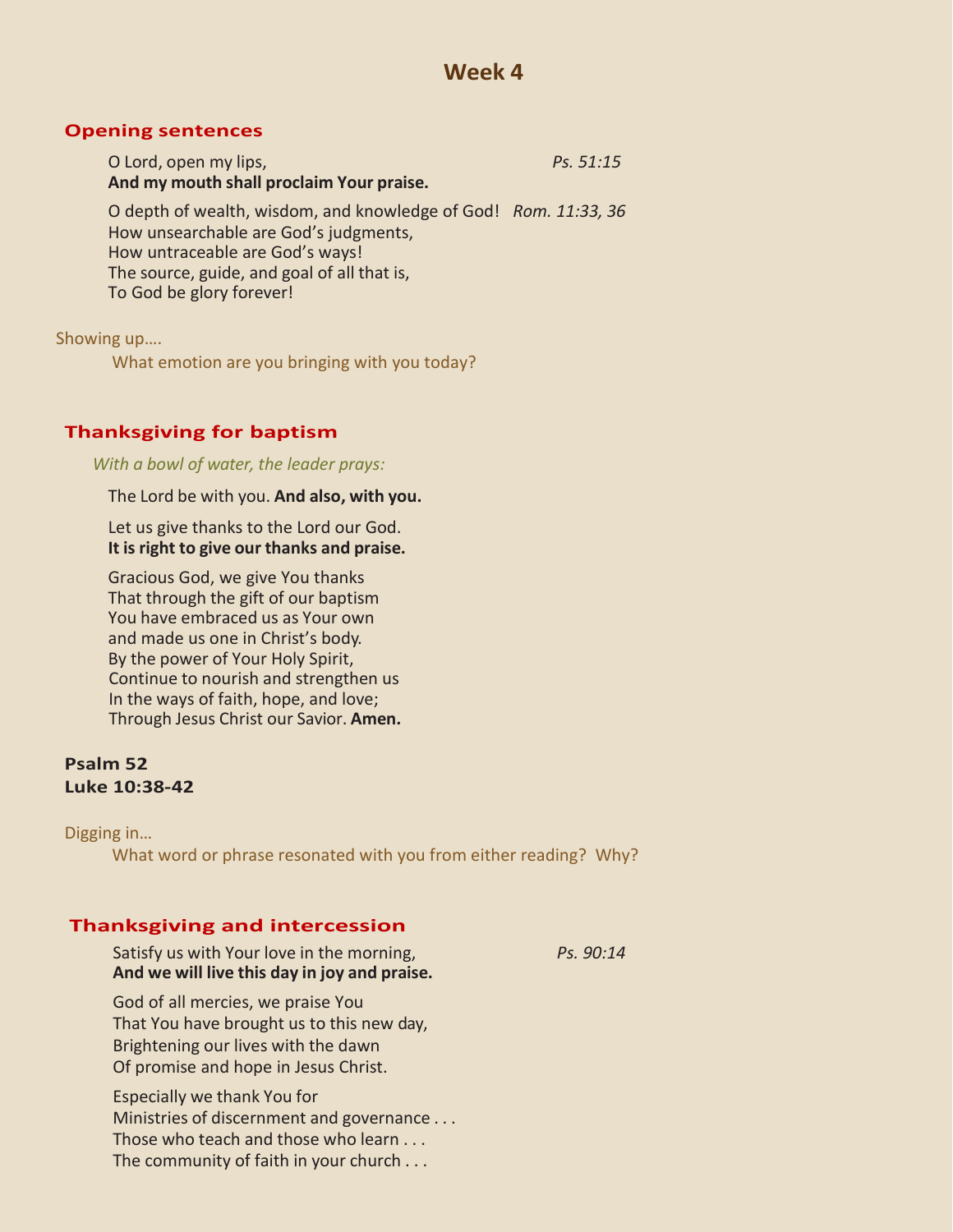Reconciliation in our relationships . . . All gifts of healing and forgiveness . . .

*Individual prayers of thanksgiving may be invited, asking: "people of God, for what else do we give thanks?"*

Merciful God, strengthen us in prayer That we may lift up the brokenness of this world for Your healing, And share in the saving love of Jesus Christ.

Especially we pray for the church in Europe . . . Safe, clean, and renewable energy . . . Those who are lonely and forgotten . . . Those from whom we are estranged . . . All who glorify You in worship and service . . .

*Individual prayers of intercession may be invited, asking: "people of God, for what else do we pray?"*

#### *There may be silent prayer.*

Eternal God,

You are the source of every gift, and the fountain of all blessing. Give us such joy in living And such peace in serving Christ, That we may gratefully make use of all Your blessings, And joyfully seek our risen Lord in everyone we meet. In Jesus Christ we pray. **Amen.**

*The Lord's prayer may be sung or said.*

Going out…

What are you taking away with you today?

## **Dismissal**

So far as it depends on us, *Rom. 12:18* Let us live peaceably with all. **Amen.**

Bless the Lord. **The Lord's name be praised.**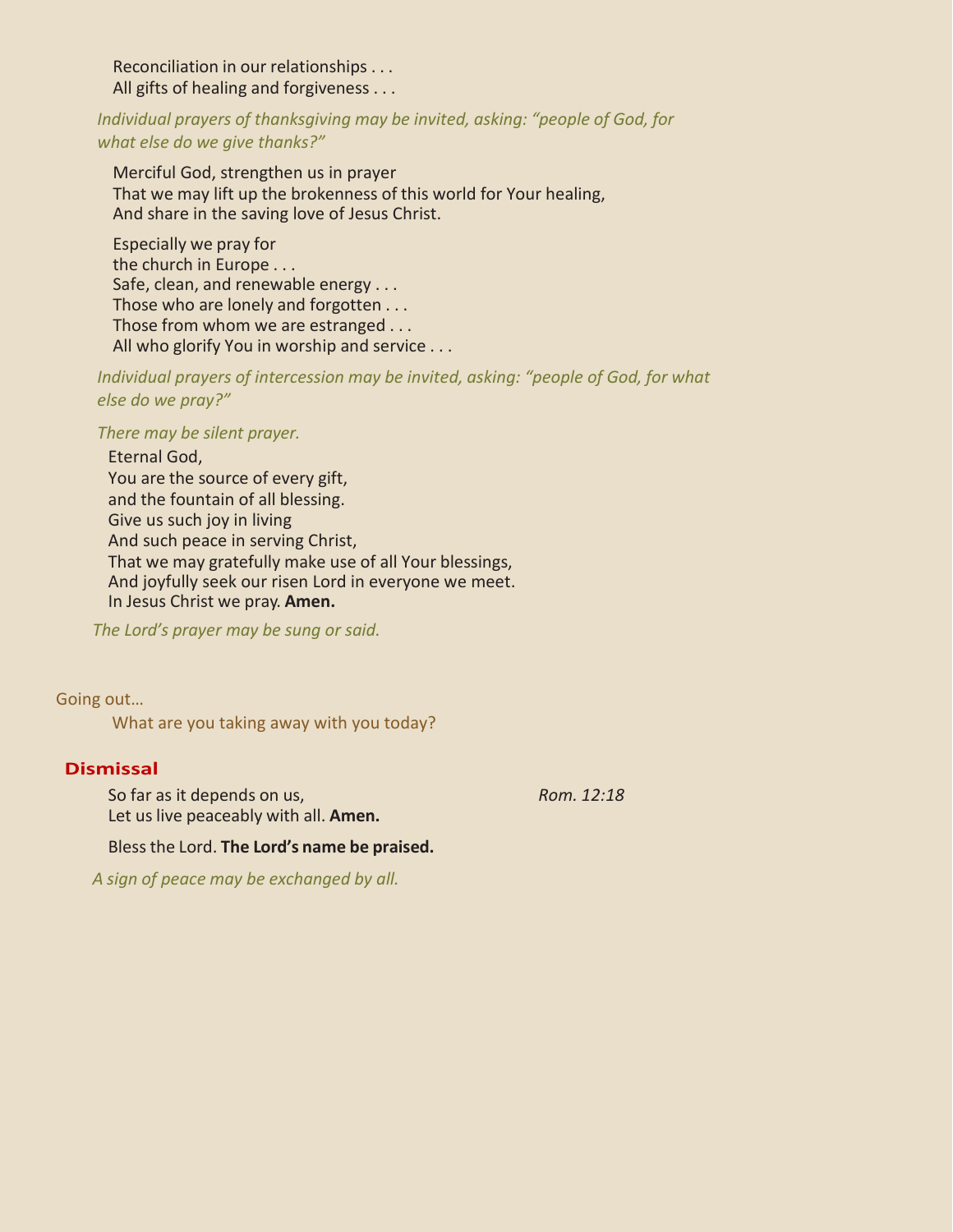## **Opening sentences**

| O Lord, open my lips,                            | Ps. 51:15   |
|--------------------------------------------------|-------------|
| And my mouth shall proclaim Your praise.         |             |
| Alleluia!                                        | Rev. 19:6-7 |
| For the Lord our God the almighty reigns.        |             |
| Let us rejoice and exult and give god the glory. |             |
|                                                  |             |

Showing up….

What emotion are you bringing with you today?

# **Thanksgiving for baptism**

*With a bowl of water, the leader prays:*

The Lord be with you. **And also, with you.**

Let us give thanks to the Lord our God. **It is right to give our thanks and praise.**

Eternal God, we give You thanks That through the gift of our baptism You call us to a new way of life In your realm of grace and peace. By the power of Your Holy Spirit, Let your will be done in our lives And in this world that You love; Through Jesus Christ our Savior. **Amen.**

## **Psalm 85 Luke 11:1-13**

Digging in…

What word or phrase resonated with you from either reading? Why?

## **Thanksgiving and intercession**

| Satisfy us with Your love in the morning,<br>And we will live this day in joy and praise.                                                                                           | Ps. 90:14 |
|-------------------------------------------------------------------------------------------------------------------------------------------------------------------------------------|-----------|
| Loving god,<br>As the rising sun chases away the night,<br>So you have scattered the power of death<br>In the rising of Jesus Christ,<br>And you bring us all blessings in Christ.  |           |
| Especially we thank You for<br>The Ministry of Word and Sacrament<br>Those who serve and care for others<br>The affection of our friends<br>Your call to love and serve one another |           |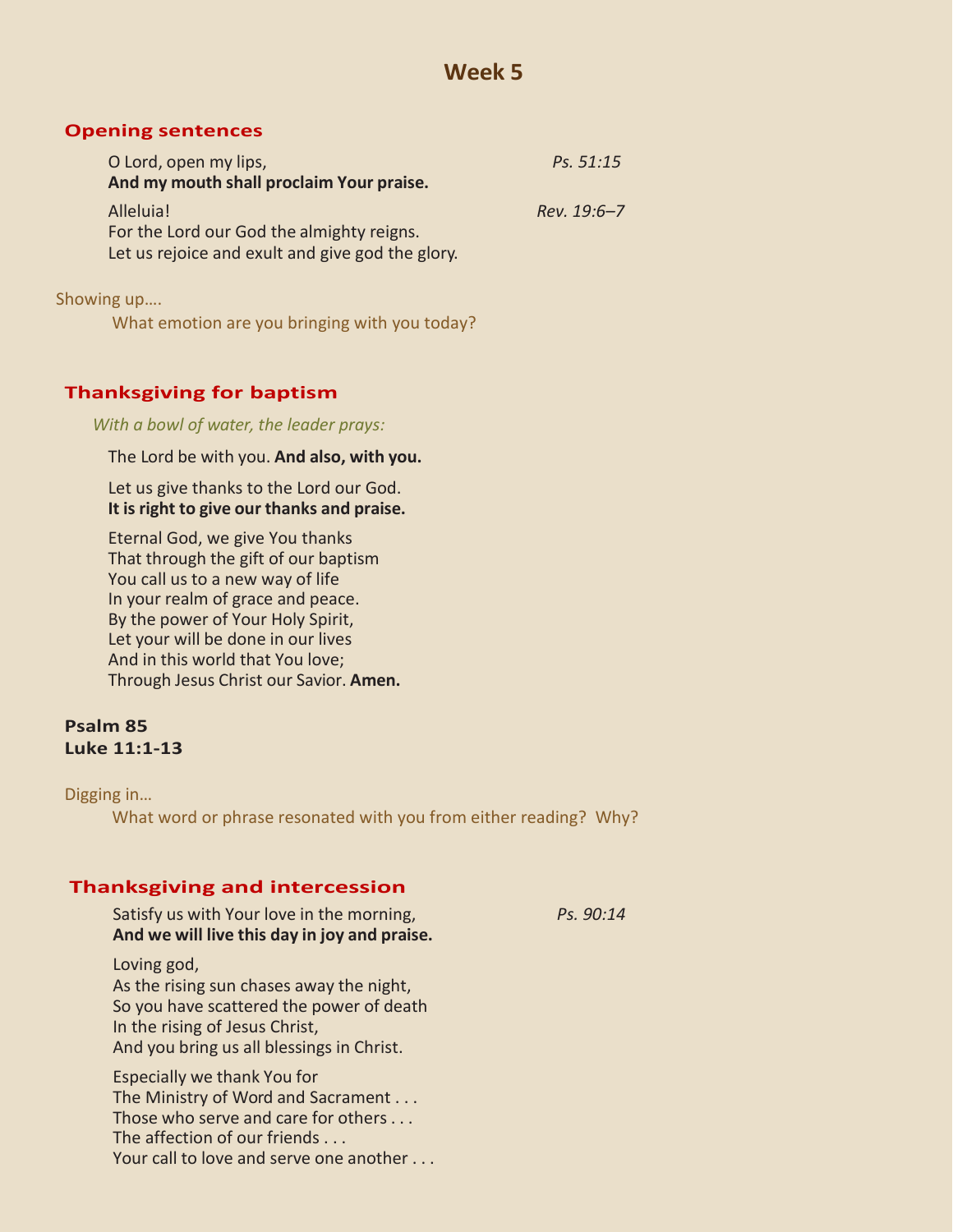The presence and power of your Spirit . . .

*Individual prayers of thanksgiving may be invited, asking: "people of God, for what else do we give thanks?"*

Mighty God, With the dawn of Your love You reveal Your victory Over all that would destroy or harm, And You brighten the lives of all who need you.

Especially we pray for The church in the Pacific region . . . Endangered species of animals and plants . . . Those who are isolated by sickness or sorrow . . . Those who suffer mental anguish . . . All who seek the way and truth of Christ . . .

*Individual prayers of intercession may be invited, asking: "people of God, for what else do we pray?"*

*There may be silent prayer.*

Holy God, Your love is higher than the heavens And your grace is wider than the sea. Awaken our hearts to the joy of Your presence And open our lips to sing Your praise; To the glory of Jesus Christ our Lord. **Amen.**

*The Lord's prayer me be sung or said.*

Going out…

What are you taking away with you today?

## **Dismissal**

Let us serve the Lord with gladness. **Amen.** *Ps. 100:2*

Bless the Lord. **The Lord's name be praised.**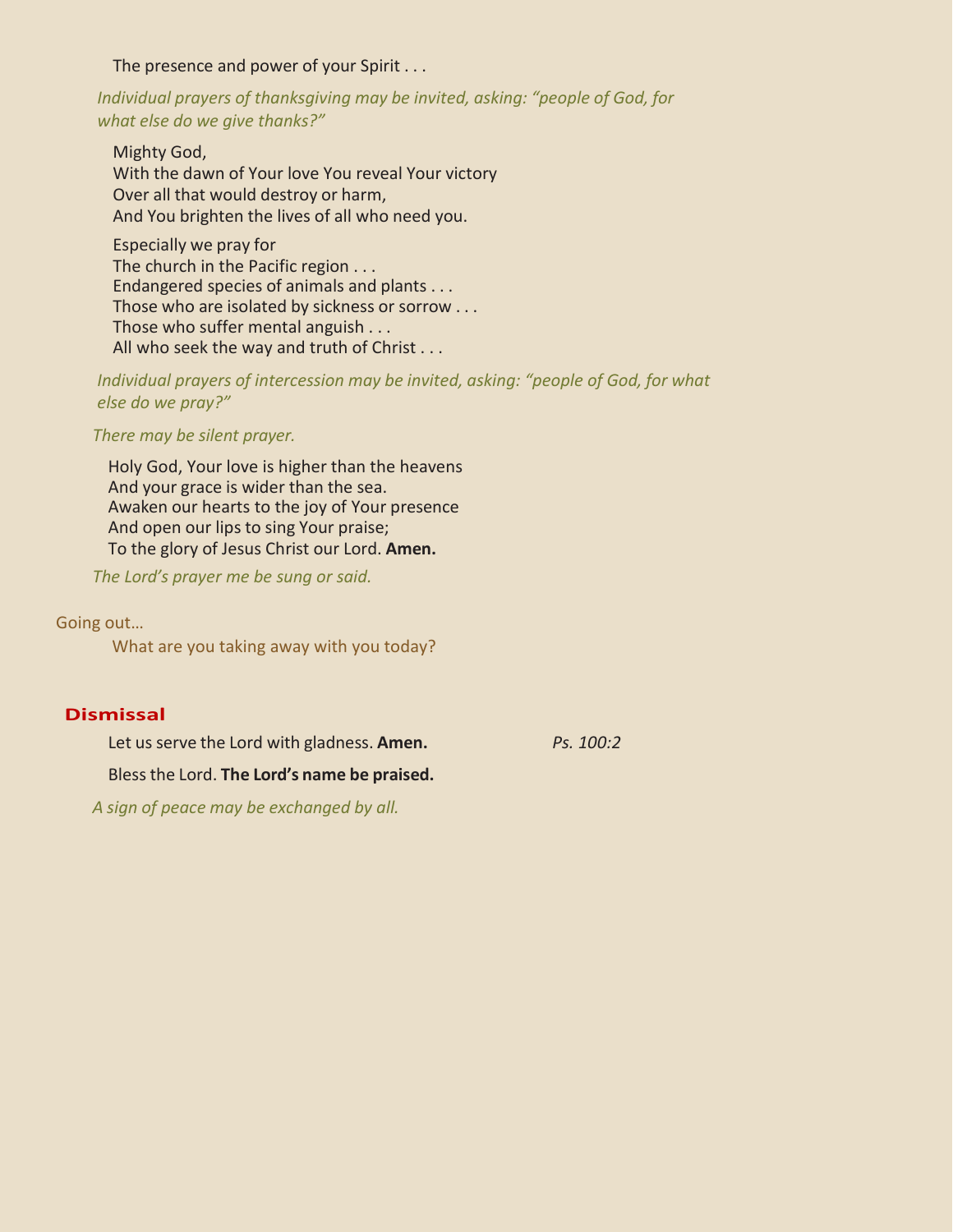## **Opening sentences**

| O Lord, open my lips,                                                                                                        | Ps. 51:15  |
|------------------------------------------------------------------------------------------------------------------------------|------------|
| And my mouth shall proclaim your praise.                                                                                     |            |
| Through Jesus let us continually offer up<br>A sacrifice of praise to God,<br>The fruit of lips that acknowledge God's name. | Heb. 13:15 |

Showing up….

What emotion are you bringing with you today?

# **Thanksgiving for baptism**

*With a bowl of water, the leader prays:*

The Lord be with you. **And also, with you.**

Let us give thanks to the Lord our God. **It is right to give our thanks and praise.**

Redeeming God, we give You thanks That through the gift of our baptism You have clothed us in Your grace and made us heirs of Your promise. By the power of Your Holy Spirit, Set us free from all that we fear And let us live according to our faith; Through Jesus Christ our Savior. **Amen.**

## **Psalm 107:1-9, 43 Luke 12:13-21**

## Digging in…

What word or phrase resonated with you from either reading? Why?

# **Thanksgiving and intercession**

Satisfy us with Your love in the morning, *Ps. 90:14* **And we will live this day in joy and praise.** Eternal God, We praise You for Your mighty love Given in Christ's sacrifice on the cross,

And the new life we have received by Christ's resurrection.

Especially we thank You for Ministries of teaching and pastoral care . . . Those who work to help and heal . . . Sacrifices others have made for our benefit . . . Opportunities for our generous giving . . .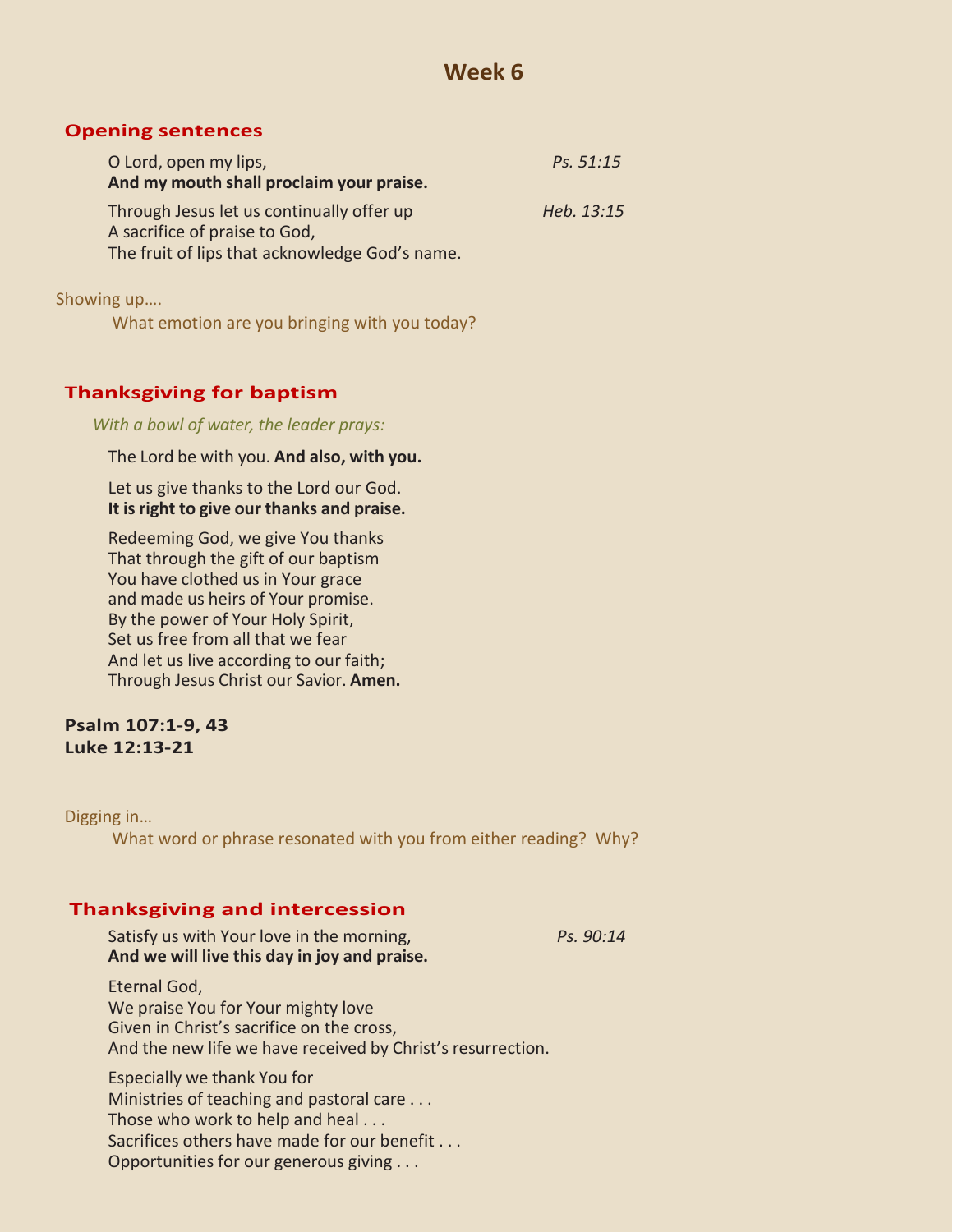The presence of Christ in our weakness and suffering . . .

*Individual prayers of thanksgiving may be invited, asking: "people of God, for what else do we give thanks?"*

God of grace, Let our concern for others reflect Christ's self-giving love, Not only in our prayers, but also in our practice.

Especially we pray for The church in Latin America . . . A right relationship between humans and the earth . . . Those who are wounded or face death . . . Those who keep watch over the sick and dying . . . All who speak up and take action for what is right . . .

*Individual prayers of intercession may be invited, asking: "people of God, for what else do we pray?"*

#### *There may be silent prayer.*

Almighty God, you have made us in Your image And crowned us with honor and glory. Shape us by Your Word and fill us with Your Spirit So that we may live as Your beloved children And proclaim Your saving love to our life's end; Through Jesus Christ our Lord. **Amen.**

*The Lord's prayer may be sung or said.*

Going out…

What are you taking away with you today?

## **Dismissal**

Like good stewards of the grace of God, *1 Pet. 4:10* Let us serve one another With whatever gifts we have received. **Amen.**

## Bless the Lord. **The lord's name be praised.**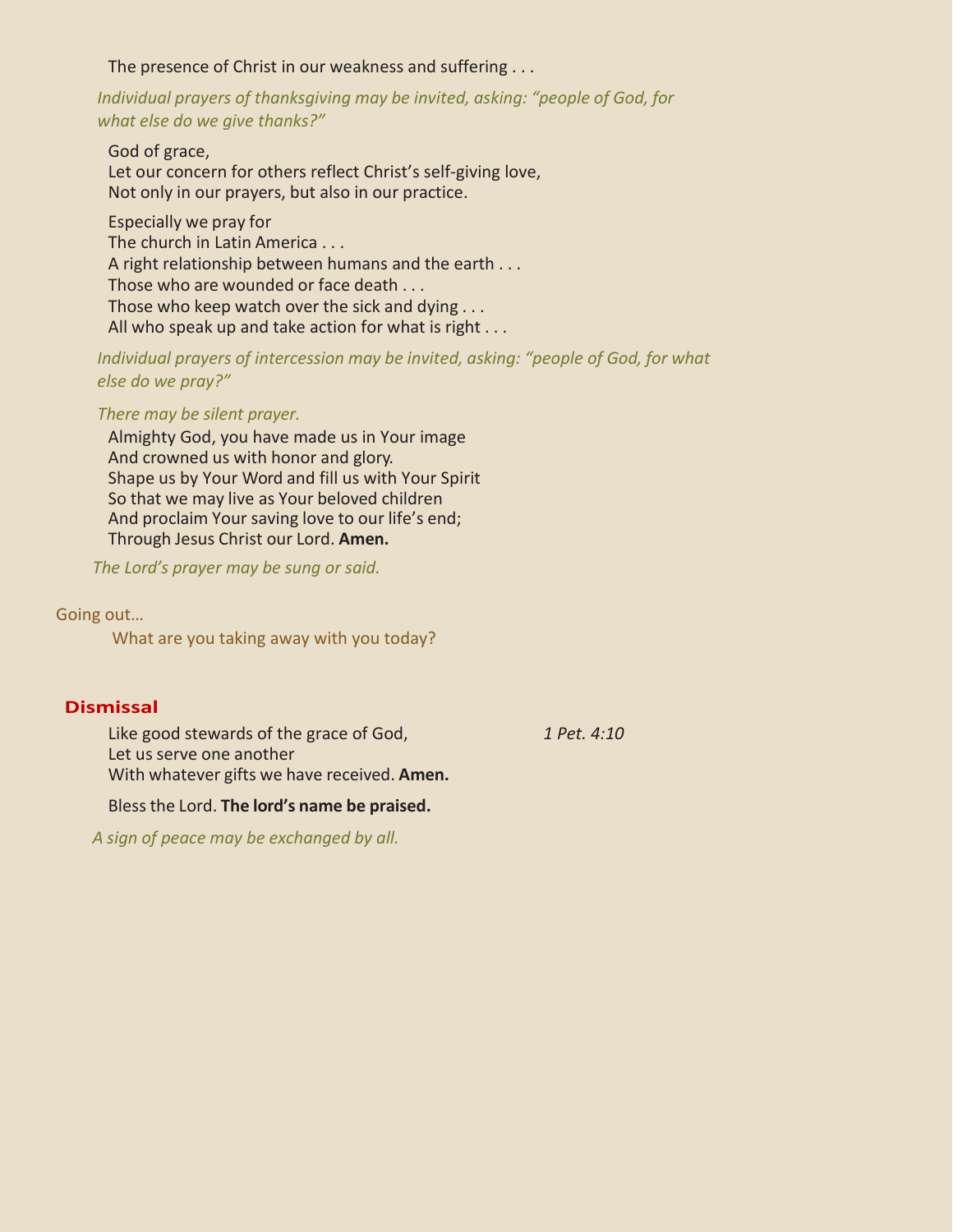### **Opening sentences**

| O Lord, open my lips,                           | Ps. 51:15 |
|-------------------------------------------------|-----------|
| And my mouth shall proclaim your praise.        |           |
| You are worthy, our Lord and God,               | rev. 4:11 |
| To receive glory and honor and power            |           |
| For You created all things,                     |           |
| And by Your will they existed and were created. |           |
|                                                 |           |

Showing up….

What emotion are you bringing with you today?

## **Thanksgiving for baptism**

*With bowl of water, the leader prays:*

The Lord be with you. **And also, with you.**

Let us give thanks to the Lord our God. **It is right to give our thanks and praise.**

Reconciling God, we give You thanks That through the gift of our baptism You have broken down dividing walls And made us members of Your house. By the power of Your Holy Spirit, Build us up to be Your holy temple, A place of peace and welcome for all; Through Jesus Christ our Savior. **Amen.**

## **Psalm 50:1-8, 22-23 Luke 12:32-40**

#### Digging in…

What word or phrase resonated with you from either reading? Why?

## **Thanksgiving and intercession**

Satisfy us with your love in the morning, *Ps. 90:14* **And we will live this day in joy and praise.**

Great and wonderful God, We praise and thank You For the gift of renewal in Jesus Christ.

Especially we thank You for Ministries of music and the arts . . . Those who enlighten and entertain . . . The love of family and friends . . . Time for rest and recreation . . . Promises kept and hope for tomorrow . . .